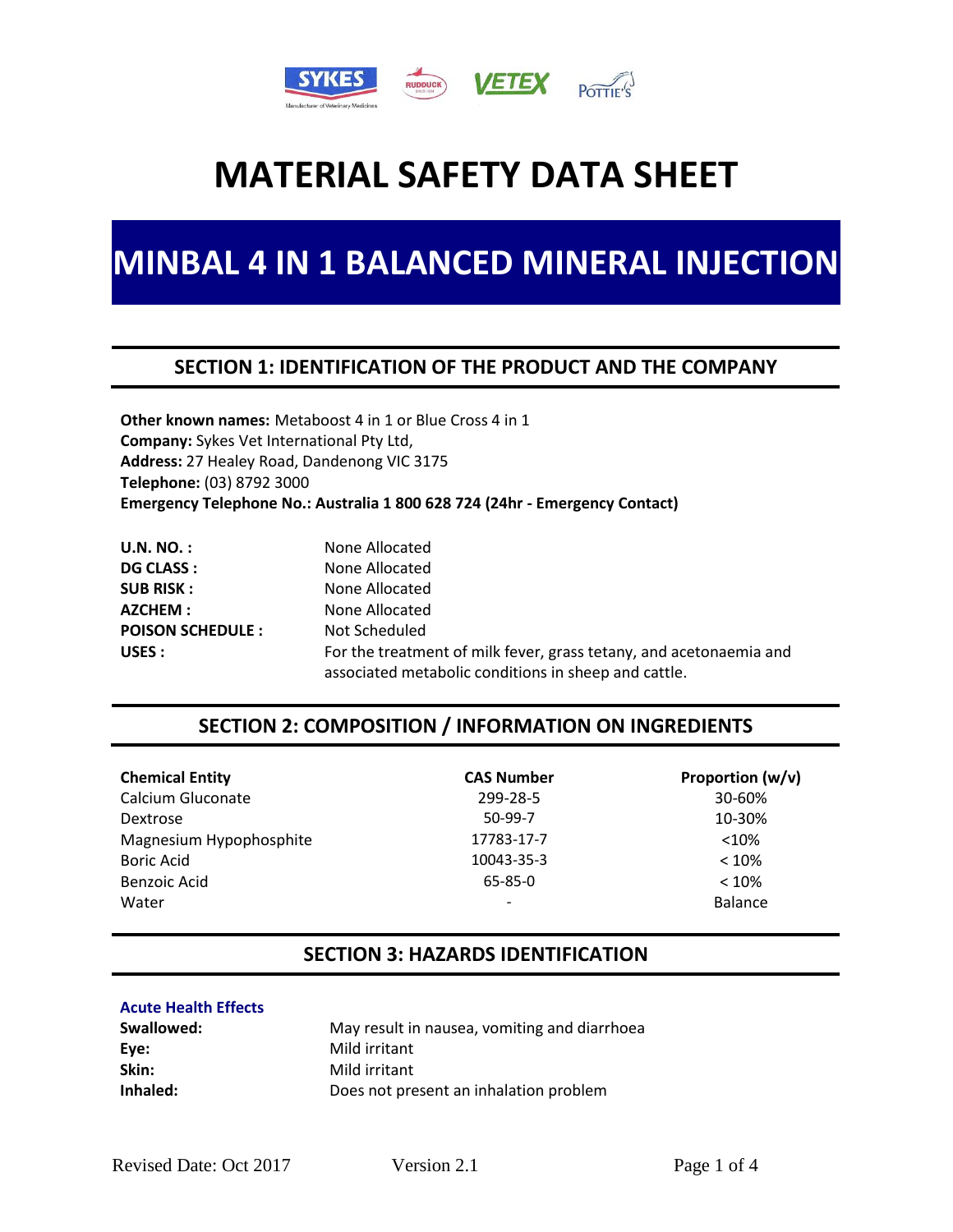

## **MINBAL 4 IN 1 BALANCED MINERAL INJECTION**

### **SECTION 4: FIRST-AID MEASURES**

| Swallowed:               | Rinse mouth with water. Give large quantities of water or bland fluids to drink.<br>DO NOT induce vomiting. Seek medical attention. Show this MSDS to a medical<br>practitioner. |
|--------------------------|----------------------------------------------------------------------------------------------------------------------------------------------------------------------------------|
| Eye:                     | Immediately flush eye with running water for at least 15 minutes.                                                                                                                |
| Skin:                    | Wash affected area with soap and water. Remove all contaminated clothing.                                                                                                        |
| <b>First Aid:</b>        | If poisoning occurs, contact a doctor or Poisons Information Centre 13 11 26                                                                                                     |
| <b>Advice to Doctor:</b> | Treat symptomatically                                                                                                                                                            |

### **SECTION 5: FIREFIGHTING MEASURES**

The product is non-flammable. Use alcohol foam, CO2, dry powder, water or BCF fire extinguishers. Use water to keep fire exposed containers cool. May emit toxic fumes when heated to decomposition**.** Keep well away from heat and keep container closed when not in use.

## **SECTION 6: ACCIDENTAL RELEASE MEASURES**

Slippery when split. For small spills, wipe, then wash area to drain with excess water. For large spills, contain using absorbent material. Collect and seal in properly labeled containers for disposal. Wash area to drain with excess water.

## **SECTION 7: HANDLING AND STORAGE**

| <b>Storage And Transport:</b> | Store below 30°C. Protect from light. Containers should always be kept closed<br>in storage and properly labelled. Store only in original containers.                                                                                                                           |
|-------------------------------|---------------------------------------------------------------------------------------------------------------------------------------------------------------------------------------------------------------------------------------------------------------------------------|
| <b>Spills And Disposal:</b>   | Remove with liquid binding material (eg sand, sawdust, or diatomaceous<br>earth). Wash the residue from the contaminated area with water. Dispose of<br>waste in compliance with local waste disposal regulations. Small quantities<br>and residues may be flushed into drains. |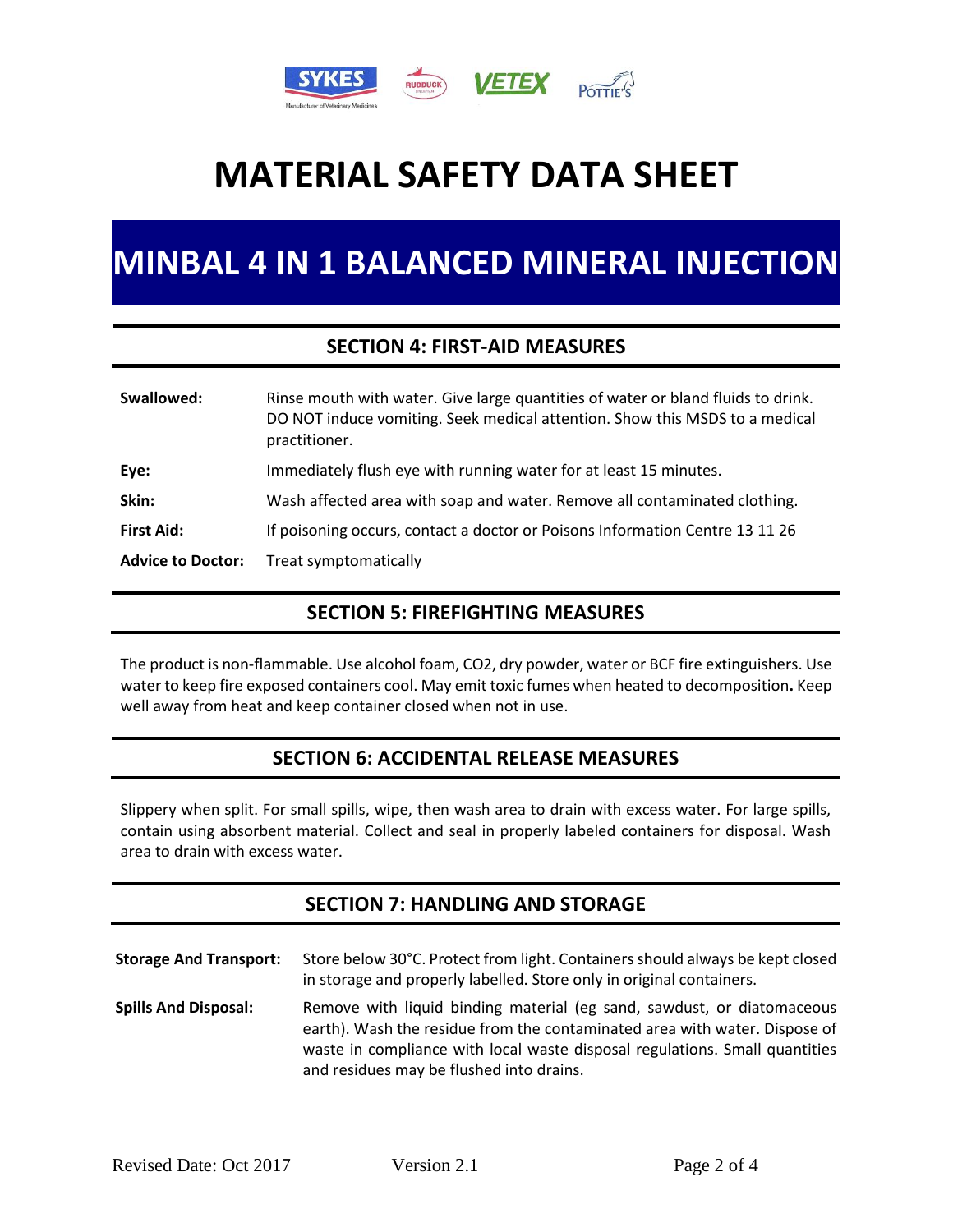

## **MINBAL 4 IN 1 BALANCED MINERAL INJECTION**

#### **Fire/Explosion Hazard:** The product is non-flammable. Use alcohol foam, CO2, dry powder, water or BCF fire extinguishers. Use water sprays to cool fire exposed surfaces and any adjacent storage vessels.

## **SECTION 8: EXPOSURE CONTROL/PERSONAL PROTECTION**

**Exposure Limits:** Not established. Use only as directed. **Ventilation:** No special ventilation is recommended under normal conditions of use. No special respiratory protection equipment is recommended under normal conditions of use with sufficient ventilation. **Personal Protection:** Avoid eye and skin contact. Wear eye protection (face visor or goggles) if accidental eye contact can occur. Observe good personal hygiene.

**Flammability:** Non-flammable. Keep well away from heat and keep container closed when not in use.

### **SECTION 9: PHYSICAL AND CHEMICAL PROPERTIES**

| Yellow to clear practically odourless solution |
|------------------------------------------------|
| $110^{\circ}$ C                                |
| $1.2 - 1.25$                                   |
| Non-flammable                                  |
| Miscible                                       |
| $3.0 - 3.5$                                    |
|                                                |

## **SECTION 10: STABILITY AND REACTIVITY**

Stability of the product in the closed container: 36 months

## **SECTION 11: TOXICOLOGY INFORMATION**

No known toxicology information